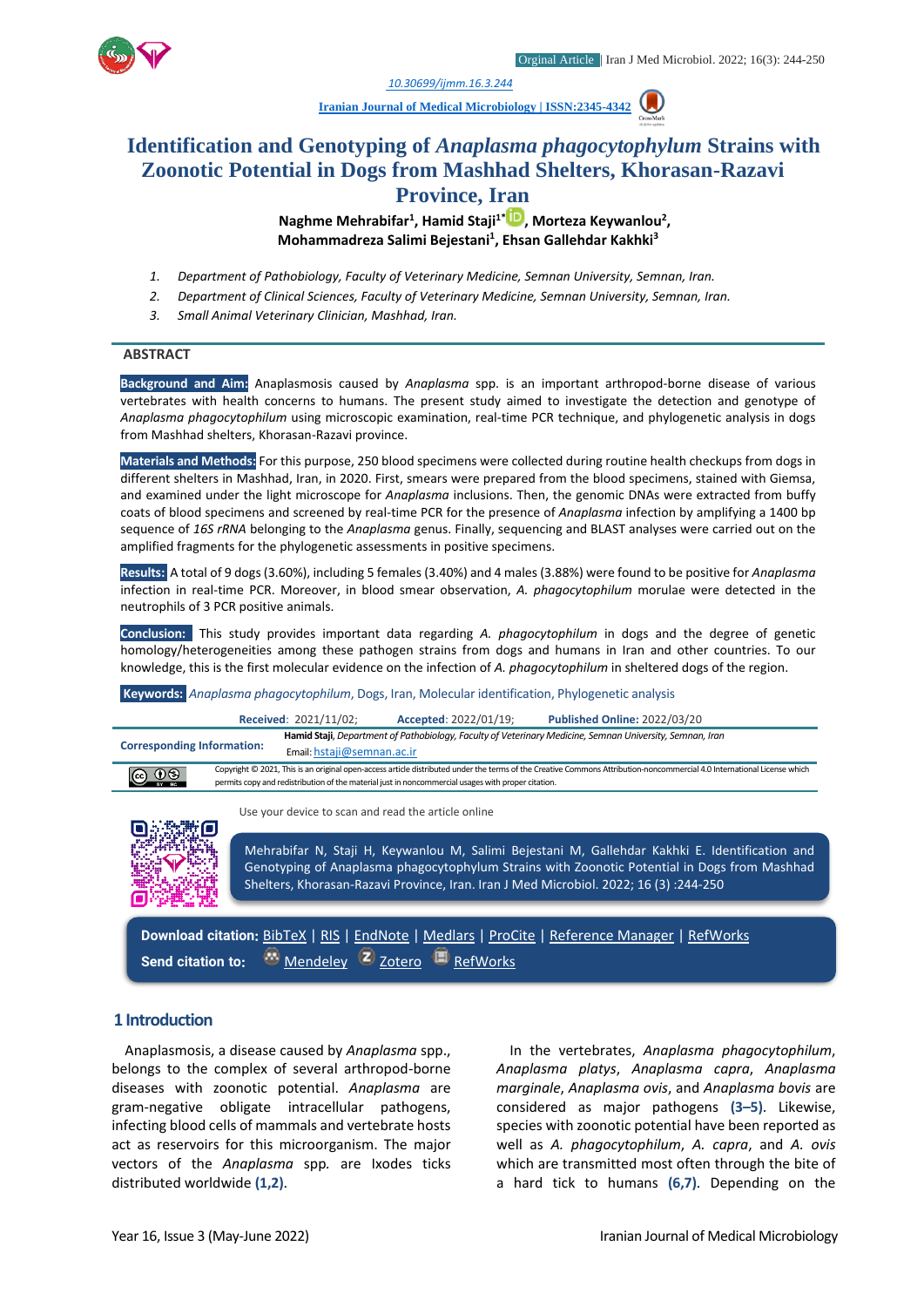*Anaplasma* spp., various cells in the reticuloendothelial system as well as granulocytes, platelets, erythrocytes, and bone marrow precursor cells or endothelial cells may be infected **(2)**, resulting in a variety of clinical signs from mild to life-threatening illness including anemia, gastrointestinal and pulmonary disorders, and joint pain and lameness **(8)**. *A. phagocytophilum* is a frequently characterized pathogen from small ruminants, horses, dogs, and humans, which infects granulocytes causing Granulocytic Anaplasmosis (GA), a multisystemic disease with subclinical or severe symptoms. Ixodes and Dermacentor ticks are the major vectors for *A. phagocytophilum* **(2)**.

The present study deals with detecting *A. phagocytophilum* in the blood specimens of sheltered dogs from Mashhad city in the northeast of Iran. Besides, the detected pathogens were phylogenetically compared to typed strains of *A. phagocytophilum* present in the GenBank.

#### **2.Materials and Methods**

In this investigation, 5 mL of blood specimen via the saphenous vein of 250 dogs (103 males and 147 females) belonging to different breeds and aging from 2 months up to 12 years, sheltered in Mashhad (Iran), were collected in EDTA containing tubes. Sampling was carried out during a routine health checkup program. The blood samples were placed on ice and immediately transferred to the faculty of veterinary medicine of Semnan University. Then, DNA extraction was performed on the buffy coat of blood specimens using a DNA extraction kit (Sinapure DNA whole blood, serum, and plasma, Sinaclon, Iran). The extracted DNA samples were preserved in a -20 freezer until molecular assays. Additionally, the blood smears were directly prepared and fixed by methanol. Then, fixed smears were stained by Giemsa and observed by a light microscope.

Based on the morphology of pathogens infecting granulocytes in microscopic observations, the extracted DNA samples from buffy coats were screened for the presence of *Anaplasma* spp. by realtime-PCR amplifying a 1400 bp fragment specific to 16S rRNA according to the protocol described by Dyachenko *et al*. **(9)** with some modifications in thermal conditions. Real-time PCR amplifications were performed using a Rotor-Gene Q MDx real-time PCR instrument (QIAGEN). The PCR reactions were performed in a final volume of 20 μL containing 2X real-time PCR Master Mix (SYBR® Green I; BioFACT™), 500 nM of primer pairs (VD2f: 5'-AGAGTTTGA-TCCTGGCTCAG-3', and VD2r: 5'-CGGCTACCTTG-TTACGACTT-3'), and 100 ng of the DNA template. In this experiment, *A. platys* were used as the positive

control, and distilled water was used as the negative control. Data were analyzed using Rotor-Gene Q series software 2.3.1 (QIAGEN). Moreover, for the size determination of amplified fragments, realtime-PCR products (10 μL) were electrophoresed in 1.5% agarose (Sigma-Aldrich) gel, stained with ethidium bromide (Sigma-Aldrich), and visualized under a UV illuminator (Nanolytik™, England). Mid-range DNA ladders (100 bp, Jena Bioscience) were used for fragment size determination.

For phylogenetic analysis of detected *Anaplasma* strains as a preliminary screening, the extracted DNA from blood specimens of Anaplasma-positive dogs in previous realtime-PCR steps were subjected again to conventional PCR for amplification of the  $\sim$ 1400 bp fragment of *16S rRNA*. The reactions were prepared in total volumes of 50 μL with 15 pmol of each primer VD2-f and VD2-r (9), 25 µL of 2X PCR Master Mix (Jena Bioscience, Germany), and 500 ng of genomic DNA. After an initial denaturation step at 94°C for 60 s, the reactions were cycled 35 times (BIOER XP Cycler, China) as follow: denaturation at 94°C for 30 s, annealing at a temperature specific (achieved by gradient temperature conditions) to the primer pairs 54°C for 45 s, and extension at 72°C for 90 s. Then a final extension step was followed at 72°C for 5 min to complete the last PCR cycle. After electrophoresis of PCR amplicons on 2% agarose gel, the 1400 bp products were sent for nucleotide sequencing.

The nucleotide sequence of the amplified fragments was analyzed with an ABI 3730XL DNA Analyzer according to an automated Sanger dideoxy fluorescent nucleotide method. The BLAST software was applied to determine the homology of the amplified fragments to *16S rRNA* sequences of *Anaplasma* spp., existing in GenBank. The evolutionary history was inferred using the Maximum Likelihood method and Tamura-Nei model **(10, 11)**. The tree with the highest log likelihood (-6943.31) is shown. The initial tree for the heuristic search was obtained automatically by applying Neighbor-Join and BioNJ algorithms to a matrix of pairwise distances estimated using the Tamura-Nei model and then selecting the topology with a superior log-likelihood value. This analysis involved 32 nucleotide sequences. There were a total of 1575 positions in the final dataset. Evolutionary analyses were conducted in MEGA X.

### **3.Results**

Typical large basophilic inclusions (morulae) were observed in neutrophils of 3 dogs [\(Figure 1\)](#page-2-0) during blood smears observation. Realtime-PCR demonstrated that Anaplasma *16S rRNA* was detected in 9 out of 250 (3.60%) blood specimens, including 4 (0.38%) positive specimens from male dogs and 5 (0.34%) from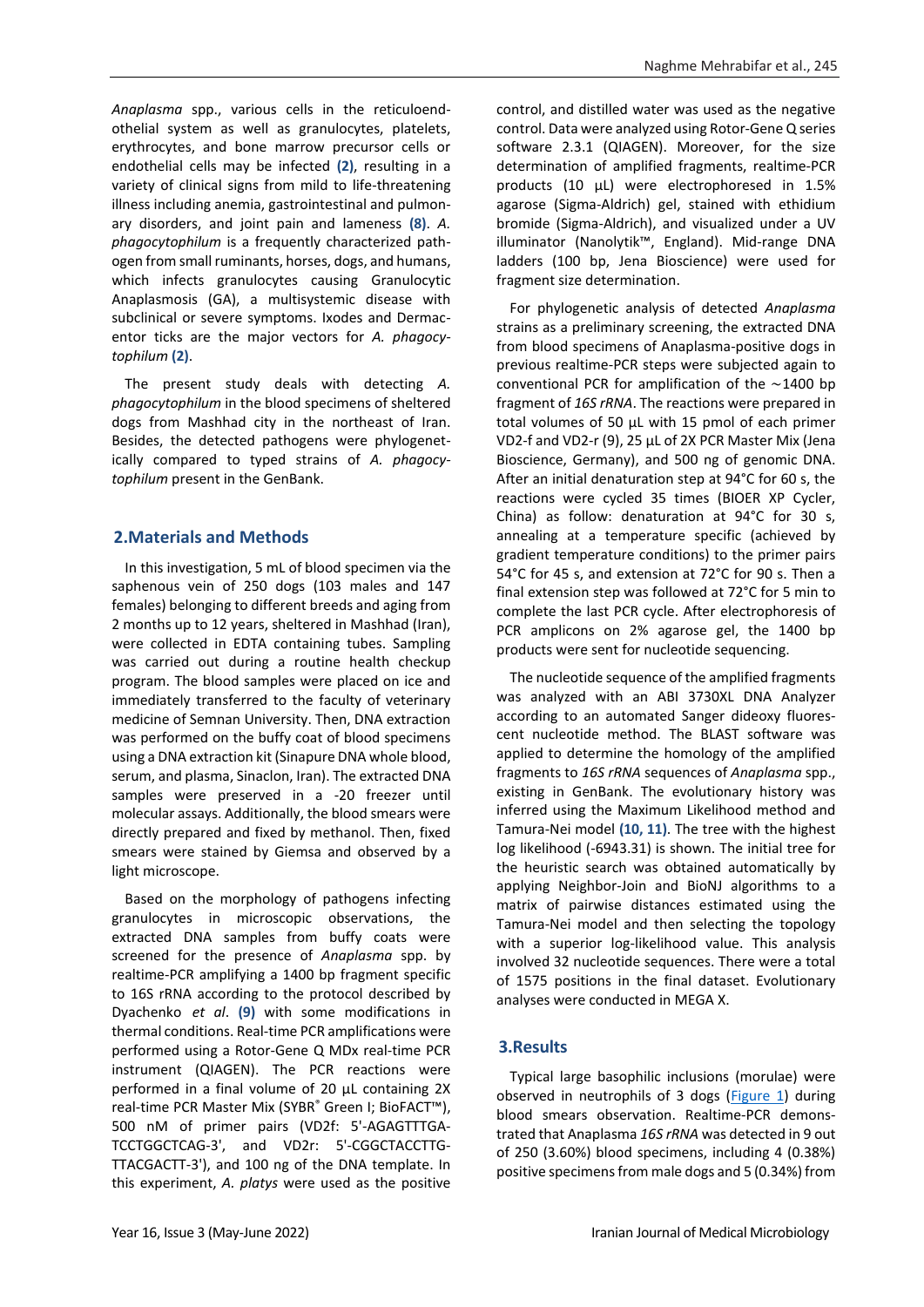female dogs, respectively [\(Figure 2\)](#page-2-1). Statistical analyses on the prevalence of Anaplasma-positive samples across dogs stratifying by gender and aging showed that the presence of Anaplasma was not significant in different genders and age groups (*P*>0.05).

<span id="page-2-0"></span>

**Figure 1.** *Anaplasma morulae* (black arrows) in the neutrophil of a dog in the present study, 4000 ×, stained by the Giemsa method.



<span id="page-2-1"></span>**Figure 2.** Cycling Threshold (CT) of *Anaplasma* spp. 16S rRNA specific fragment in blood specimens from monitored dogs. Amplification of 16S rRNA in blood specimens of dogs are noticed in addition to *A. platys* as the positive control.

In the present investigation, the obtained sequences of *16S rRNA* belonging to *Anaplasma* spp. showed genetic identities of 98.05–98.13% with the sequences of *A. phagocytophilum* type strains present in GenBank. The phylogenetic tree based on the Maximum Likelihood method in the present study indicates the position of our detected strains and their identity with the type strains of *A. phagocytophilum* and other closely related species [\(Figure 3\)](#page-3-0). The optimal tree is shown. The percentage of replicate trees in which the associated taxa clustered together in the bootstrap test (1000 replicates) are shown next to the branches. Analysis of *16S rRNA* sequence from detected Anaplasma strains infecting dogs demonstrated a high similarity level with the *A. phagocytphilum* strains: Norway variant2 (CP01537- 6.1), Dog 2 (CP006618.1), Hubei E4(KF569909.1), JXAAGX-49 (MH722235.1), Yeyasu (LC334014.1), and HB-SZ-HGA-S05 (HQ872465.1) deposited in GenBank by other researchers [\(Figure 3\)](#page-3-0).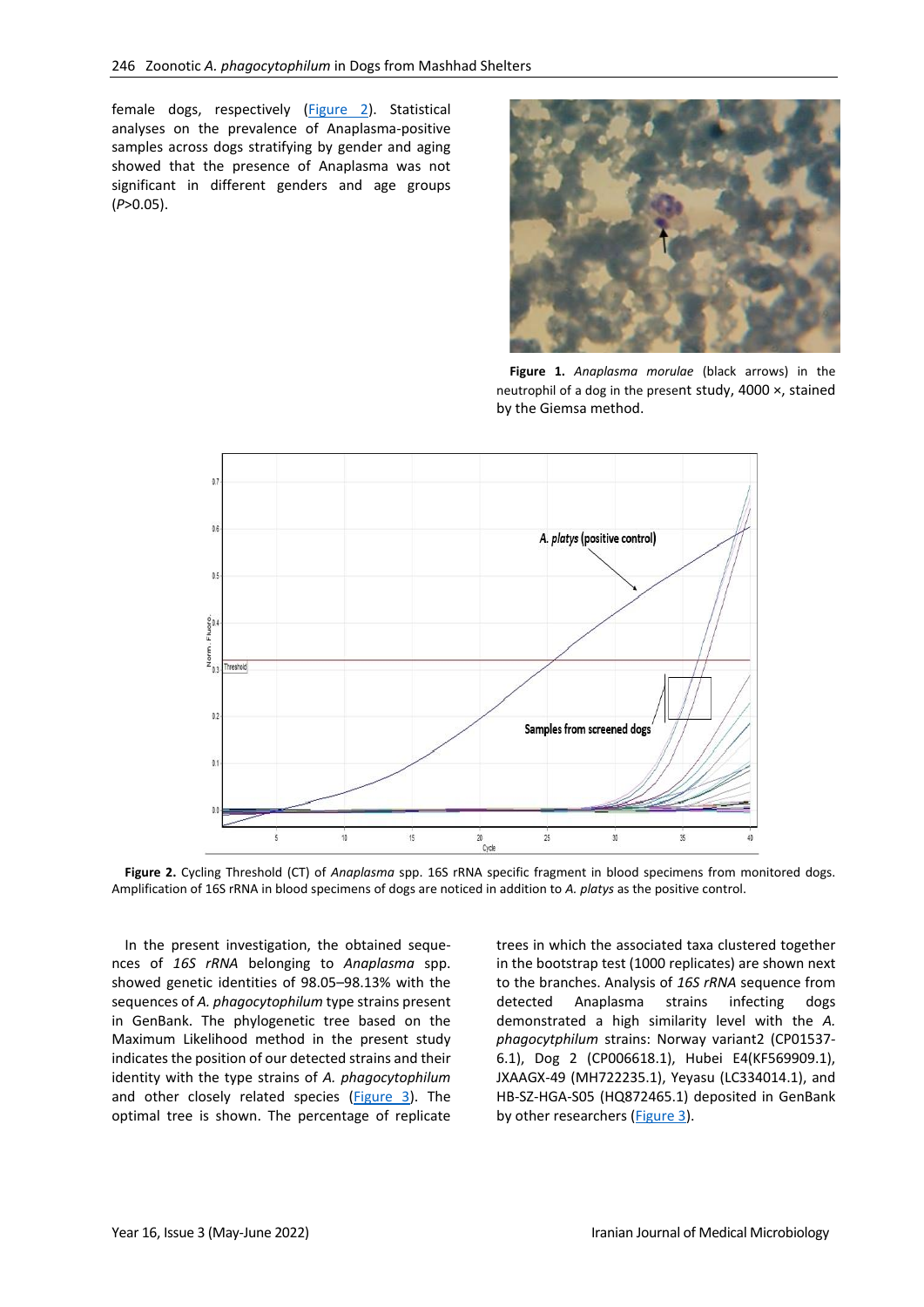

<span id="page-3-0"></span>**Figure 3.** Phylogenetic analysis of *A. phagocytophilum* strains identified in the present study based on the 16S rRNA sequencing. The tree was constructed using the Maximum Likelihood method. *A. ovis*, *A. marginale*, *A. platys* and *A. capra* strains were used for phylogenetic comparisons.

#### **4.Discussion**

*Anaplasma phagocytophilum*, a tick-borne pathogen, is emerging in some vertebrates, mainly humans and dogs, worldwide **(12)**. Several predisposing factors play an essential role in arthropods' multiplication and spread, increasing the possibility of *Ixodidae* ticks feeding on humans and dogs and transmitting *A. phagocytophilum* to these hosts **(13)**.

In Asia, the first report regarding the serological evidence of the infection with *A. phagocytophilum* in a human was documented in Korea **(14)**. Then, the first Molecular report of *A. phagocytophilum* infection was documented by Kawahara (2006) and Ooshiro (2008) in cattle and wild deer in Japan **(15,16)**. In Iran, *A. phagocytophilum* was detected by PCR-RFLP for the first time as a potential novel arthropod-transmitted agent in the *Ixodes ricinus* ticks **(17)**, and subsequently, it has been reported from different vertebrates and tick vectors from different parts of Iran **(18–21)**. Molecular detection of *A. phagocytophilum* revealed a point prevalence of 3.6 % in our study population. Other studies carried out in Iran regarding the molecular prevalence of *A. phagocytophilum* in dogs found a prevalence range between 2-57% **(22,23)**. The different ranges of Anaplasma infections in dogs from various regions can be related to the differences in the prevalence of vector ticks in these regions because factors including climate conditions and acaricide treatments can influence the spread of infected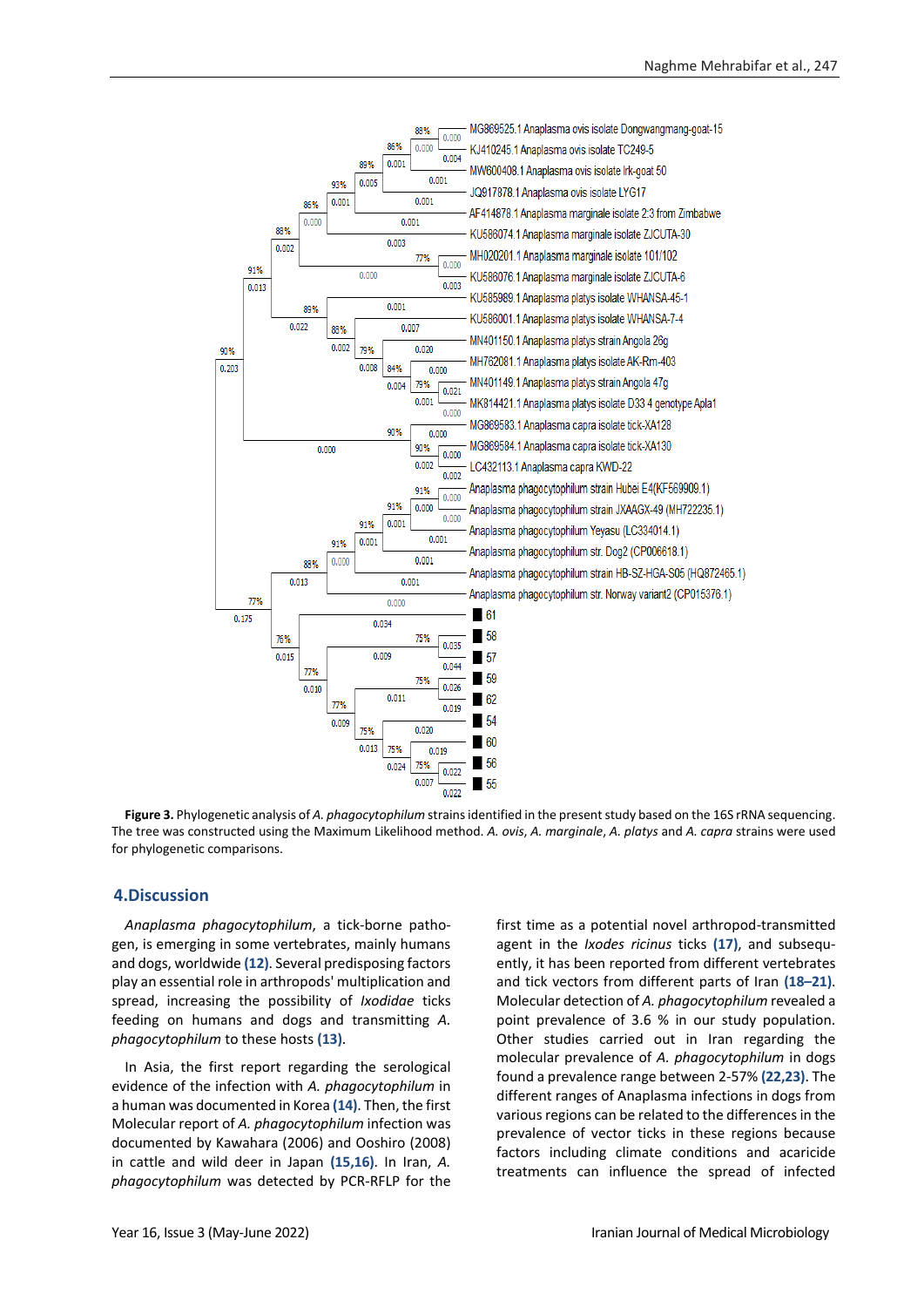vectors **(20)**. In the present study, *A. phagocytophilum* was detected in blood smears of only 3 dogs (1.2%), while molecular detection by real-time PCR identified 9 dogs (3.6%) infected with this pathogen. The different obtained results between the two applied methods (1.2% vs 3.6%) are due to the less sensitivity of microscopic observation than real-time PCR. Similar results have been observed in previous investigations **(23)**. The "Gold standard" method for the diagnosis of *Anaplasma* spp. relies on the combination of the microscopic examination and cELISA. The indirect immunofluorescence antibody test is widely used to diagnose blood protozoon and Rickettsia. The IFA test is commonly used in epidemiological studies because of its low costs **(24)**.

The primer pairs (VD2-f & VD2-r) of the real-time PCR used in this study and *16S rRNA* sequencing of *Anaplasma* spp. have been applied effectively for genotyping and differentiation of *Anaplasma* spp. in previous investigations. It has been stated that these molecular methods are highly sensitive and specific for phylogenetic purposes because the sequence of *16S rRNA* fragment of *Anaplasma* spp. has a small hypervariable region (9, 25–27). In the present survey, characterization of detected *A. phagocytophilum* strains by real-time PCR and subsequent *16SrRNA* sequencing of strains determined them very close to type-strains Dog 2 (CP006618.1), Norway variant2 (CP015376.1), Hubei E4(KF569909.1), JXAAGX-49 (MH722235.1), Yeyasu (LC334014.1), and HB-SZ-HGA-S05 (HQ872465.1) deposited in GenBank by other researchers, phylogenetically [\(Figure 3\)](#page-3-0). These mentioned relatively close type-strains of *A. phagocytophilum* to the strains of the present study have been identified from humans (China), dogs (Japan and Norway), and goats (China), previously **(28–31)**. As our knowledge rises more about the genetic similarity of *A. phagocytophilum* strains from different hosts, the evidence is developing that this pathogen infects a broader range of vertebrate hosts than previously thought. Human exposure to ticks carrying *Anaplasma* spp. has been increased by environmental and land-use changes causing more contact between humans, animals, and vector reservoirs **(31)**. Stray and sheltered dogs can act as a reservoir for *A. phagocytophilum*, infecting immature stages of *Ixodidae* ticks which act as bridge vectors transferring *Anaplasma* to humans and livestock when they are symptomatic or asymptomatic **(20)**. These animals circulate in urban and suburban places worldwide and contact humans in public places and livestock on farms. Our results [\(Figure 3\)](#page-3-0) confirm the fact that stray and sheltered dogs can serve as an important reservoir for different genotypes of *A. phagocytophilum* and can transmit it to vectors specifically to those ticks infesting other livestock and human. Whether the existence of *A. phagocytophilum* 

in sheltered dogs in Mashhad (Iran) poses a considerable zoonotic hazard for humans remains undetermined. This study should signal Iranian physicians and veterinarians that A. phagocytophilum exposure and infection are not rare, and it will help raise alertness on the potential incidence of anaplasmosis more in this region. Since we reported results in a limited area of the country and on a very limited number of dogs, larger and more representtative investigations are recommended, especially on human cases with anaplasmosis and genotyping of *A. phagocytophilum* strains identified in Iran from the human.

### **5. Conclusion**

There seems to be a high risk of infection with *A. phagocytophilum* for dogs in Iran. Our findings highlight the significance of these animals as a potential hazard for livestock and humans. Besides, 9 strains of *A. phagocytophilum* were identified in dogs during this study using *16S rRNA* sequencing. Thus, it can be concluded that more *A. phagocytophilum*  genotypes should be expected to exist in dogs. More investigations and monitoring seem to be required in dogs and other vertebrates associated with different geographic regions in Iran to determine the epidemiologic distribution of *A. phagocytophilum* genotypes. The clinical significance of the results of this study remains to be elucidated in future investigations.

# **Acknowledgment**

The authors gratefully acknowledge the staff of the Laboratory of Microbiology, Faculty of Veterinary Medicine, University of Semnan (Iran), especially Mrs. Behnaz Raeisian and Mr. Rasoul Rostami Lima.

# **Author's Contributions**

**HS**: Conceived and designed the analysis; **NM**, **MK**, **EGK**: Collected the data; **HS** and **MK**: Contributed data or analysis tools; **HS**: Performed the analysis; **HS**, **NM**, **MSB**, **MK**: Wrote the paper.

### **Found or Financial Support**

This study was carried out in partial fulfillment of a DVM student's thesis requirements. We also acknowledge Semnan University for funding the study.

### **Conflict of Interest**

The authors declared no conflict of interest.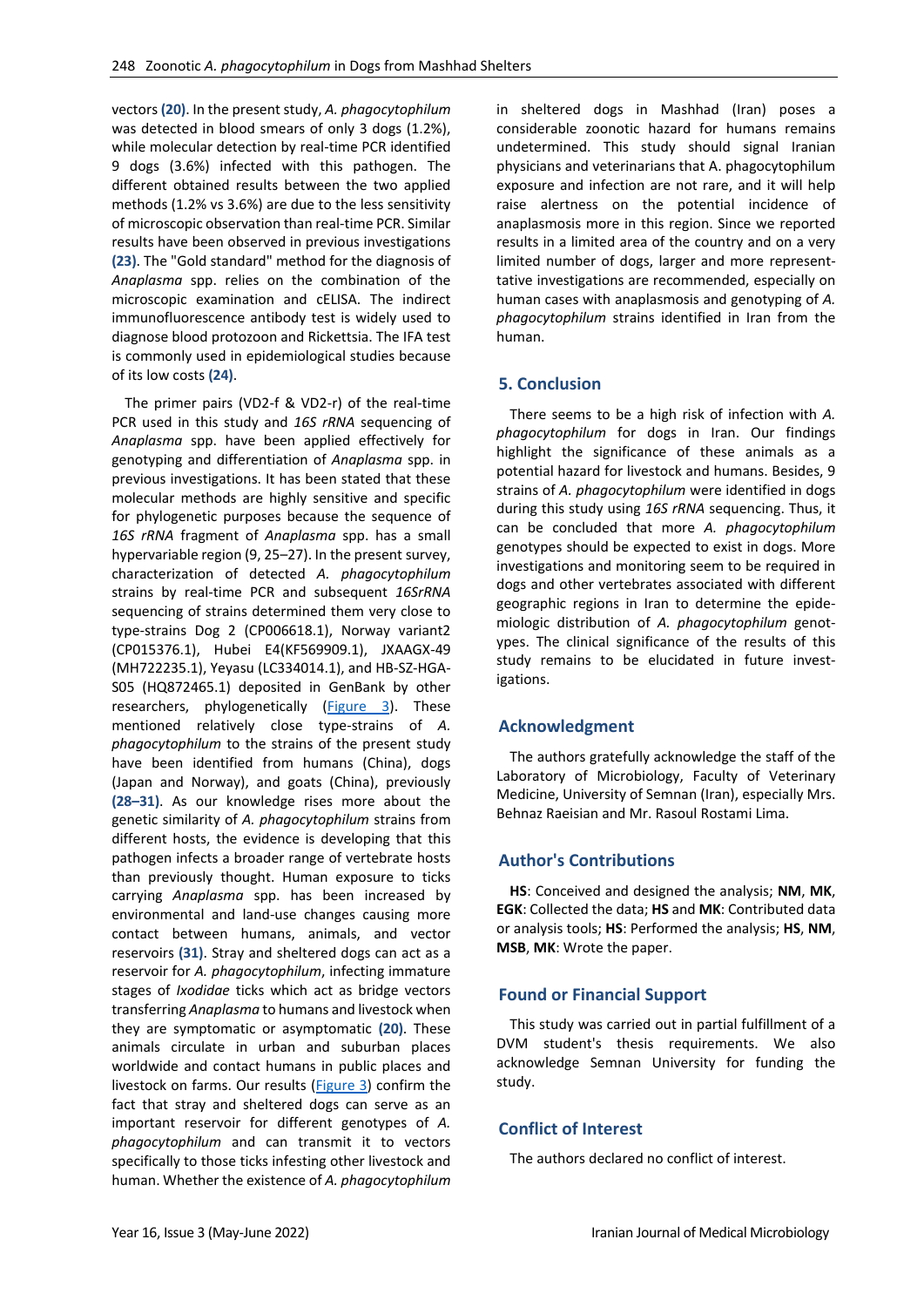### **Referance**

- 1. Staji H, Yousefi M, Hamedani MA, Tamai IA, Khaligh SG. Genetic characterization and phylogenetic of Anaplasma capra in Persian onagers (Equus hemionus onager). Vet Microbiol. 2021 Oct 1;261:109199. [[DOI:10.1016/j.vetmic.2021.109199](https://doi.org/10.1016/j.vetmic.2021.109199)] [[PMID](https://www.ncbi.nlm.nih.gov/pubmed/34385006)]
- 2. Rymaszewska A, Grenda S. Bacteria of the genus Anaplasma–characteristics of Anaplasma and their vectors: a review. Vet Med. 2008 Nov 1;53(11):573-84. [[DOI:10.17221/1861-VETMED](https://doi.org/10.17221/1861-VETMED)]
- 3. Qin XR, Han FJ, Luo LM, Zhao FM, Han HJ, Zhang ZT, Liu JW, Xue ZF, Liu MM, Ma DQ, Huang YT. Anaplasma species detected in Haemaphysalis longicornis tick from China. Ticks Tick Borne Dis. 2018 May 1;9(4):840- 3. [[DOI:10.1016/j.ttbdis.2018.03.014](https://doi.org/10.1016/j.ttbdis.2018.03.014)] [[PMID](https://www.ncbi.nlm.nih.gov/pubmed/29567147)]
- 4. Liu Z, Ma M, Wang Z, Wang J, Peng Y, Li Y, Guan G, Luo J, Yin H. Molecular survey and genetic identification of Anaplasma species in goats from central and southern China. Appl Environ Microbiol. 2012 Jan 15;78(2):464- 70. [[DOI:10.1128/AEM.06848-11](https://doi.org/10.1128/AEM.06848-11)] [[PMID](https://www.ncbi.nlm.nih.gov/pubmed/22057867)] [[PMCID](http://www.ncbi.nlm.nih.gov/pmc/articles/PMC3255723)]
- 5. Li H, Zheng YC, Ma L, Jia N, Jiang BG, Jiang RR, Huo QB, Wang YW, Liu HB, Chu YL, Song YD. Human infection with a novel tick-borne Anaplasma species in China: a surveillance study. Lancet Infect Dis. 2015 Jun 1;15(6):663-70. [[DOI:10.1016/S1473-](https://doi.org/10.1016/S1473-3099(15)70051-4) [3099\(15\)70051-4](https://doi.org/10.1016/S1473-3099(15)70051-4)]
- 6. Chochlakis D, Ioannou I, Tselentis Y, Psaroulaki A. Human anaplasmosis and Anaplasma ovis variant. Emerg Infect Dis. 2010 Jun;16(6):1031. [[DOI:10.3201/eid1606.090175](https://doi.org/10.3201/eid1606.090175)] [[PMID](https://www.ncbi.nlm.nih.gov/pubmed/20507768)] [[PMCID](http://www.ncbi.nlm.nih.gov/pmc/articles/PMC3086243)]
- 7. Truchan HK, Seidman D, Carlyon JA. Breaking in and grabbing a meal: Anaplasma phagocytophilum cellular invasion, nutrient acquisition, and promising tools for their study. Microbes Infect. 2013 Dec 1;15(14- 15):1017-25. [[DOI:10.1016/j.micinf.2013.10.010](https://doi.org/10.1016/j.micinf.2013.10.010)] [[PMID](https://www.ncbi.nlm.nih.gov/pubmed/24141091)] [[PMCID](http://www.ncbi.nlm.nih.gov/pmc/articles/PMC3894830)]
- 8. Nicholson WL. Family Anaplasmataceae (Anaplasmosis, Ehrlichiosis, Neorickettsiosis, and Neoehrlichiosis). InPrinciples and Practice of Pediatric Infectious Diseases 2018 Jan 1 (pp. 918-923). Elsevier. [[DOI:10.1016/B978-0-323-40181-4.00170-5](https://doi.org/10.1016/B978-0-323-40181-4.00170-5)]
- 9. Dyachenko V, Pantchev N, Balzer HJ, Meyersen A, Straubinger RK. First case of Anaplasma platys infection in a dog from Croatia. Parasites vectors. 2012 Dec;5(1):1-7. [[DOI:10.1186/1756-3305-5-49](https://doi.org/10.1186/1756-3305-5-49)] [[PMID](https://www.ncbi.nlm.nih.gov/pubmed/22401583)] [[PMCID](http://www.ncbi.nlm.nih.gov/pmc/articles/PMC3315729)]
- 10. Tamura K, Nei M, Kumar S. Prospects for inferring very large phylogenies by using the neighbor-joining method. Proceedings of the National Academy of Sciences. 2004 Jul 27;101(30):11030-5. [[DOI:10.1073/pnas.0404206101](https://doi.org/10.1073/pnas.0404206101)] [[PMID](https://www.ncbi.nlm.nih.gov/pubmed/15258291)] [[PMCID](http://www.ncbi.nlm.nih.gov/pmc/articles/PMC491989)]
- 11. Staji H, Tamai IA, Kafi ZZ. FIRST REPORT OF Paenibacillus cineris FROM A BURMESE PYTHON (Python molurus bivittatus) WITH ORAL ABSCESS. Slov Vet Res. 2021 Apr 1;58(2). [[DOI:10.26873/SVR-1096-2020](https://doi.org/10.26873/SVR-1096-2020)]
- 12. Fourie JJ, Evans A, Labuschagne M, Crafford D, Madder M, Pollmeier M, Schunack B. Transmission of Anaplasma phagocytophilum (Foggie, 1949) by Ixodes ricinus (Linnaeus, 1758) ticks feeding on dogs and artificial membranes. Parasites Vectors. 2019 Dec;12(1):1-0. [[DOI:10.1186/s13071-019-3396-9](https://doi.org/10.1186/s13071-019-3396-9)] [[PMID](https://www.ncbi.nlm.nih.gov/pubmed/30909972)] [[PMCID](http://www.ncbi.nlm.nih.gov/pmc/articles/PMC6434881)]
- 13. Elhamiani Khatat S, Daminet S, Kachani M, Leutenegger CM, Duchateau L, El Amri H, Hing M, Azrib R, Sahibi H. Anaplasma spp. in dogs and owners in north-western Morocco. Parasites Vectors. 2017 Dec;10(1):1-0. [[DOI:10.1186/s13071-017-2148-y](https://doi.org/10.1186/s13071-017-2148-y)] [[PMID](https://www.ncbi.nlm.nih.gov/pubmed/28438220)] [[PMCID](http://www.ncbi.nlm.nih.gov/pmc/articles/PMC5404288)]
- 14. Park JH, Heo EJ, Choi KS, Dumler JS, Chae JS. Detection of antibodies to Anaplasma phagocytophilum and Ehrlichia chaffeensis antigens in sera of Korean patients by western immunoblotting and indirect immunofluorescence assays. Clin Vaccine Immunol. 2003 Nov;10(6):1059-64. [[DOI:10.1128/CDLI.10.6.1059-1064.2003](https://doi.org/10.1128/CDLI.10.6.1059-1064.2003)] [[PMID](https://www.ncbi.nlm.nih.gov/pubmed/14607867)] [[PMCID](http://www.ncbi.nlm.nih.gov/pmc/articles/PMC262439)]
- 15. Kawahara M, Rikihisa Y, Lin Q, Isogai E, Tahara K, Itagaki A, Hiramitsu Y, Tajima T. Novel genetic variants of Anaplasma phagocytophilum, Anaplasma bovis, Anaplasma centrale, and a novel Ehrlichia sp. in wild deer and ticks on two major islands in Japan. Appl Environ Microbiol. 2006 Feb;72(2):1102-9. [[DOI:10.1128/AEM.72.2.1102-1109.2006](https://doi.org/10.1128/AEM.72.2.1102-1109.2006)] [[PMID](https://www.ncbi.nlm.nih.gov/pubmed/16461655)] [[PMCID](http://www.ncbi.nlm.nih.gov/pmc/articles/PMC1392898)]
- 16. Ooshiro M, Zakimi S, Matsukawa Y, Katagiri Y, Inokuma H. Detection of Anaplasma bovis and Anaplasma phagocytophilum from cattle on Yonaguni Island, Okinawa, Japan. Vet Parasitol. 2008 Jul 4;154(3-4):360- 4 [[DOI:10.1016/j.vetpar.2008.03.028](https://doi.org/10.1016/j.vetpar.2008.03.028)] [[PMID](https://www.ncbi.nlm.nih.gov/pubmed/18468796)]
- 17. Bashiribod H. First Molecular Detection of Anaplasma phagocytophilum in. J Med Sci. 2004 Oct;4(4):282-6. [[DOI:10.3923/jms.2004.282.286](https://doi.org/10.3923/jms.2004.282.286)]
- 18. Razmi GR, Dastjerdi K, Hossieni H, Naghibi A, Barati F, Aslani MR. An epidemiological study on Anaplasma infection in cattle, sheep, and goats in Mashhad Suburb, Khorasan Province, Iran. Ann N Y Acad Sci. 2006 Oct;1078(1):479-81.

[[DOI:10.1196/annals.1374.089](https://doi.org/10.1196/annals.1374.089)] [[PMID](https://www.ncbi.nlm.nih.gov/pubmed/17114758)]

- 19. Yousefi A, Rahbari S, Shayan P, Sadeghi-dehkordi Z, Bahonar A. Molecular evidence of Anaplasma phagocytophilum: an emerging tick-borne pathogen in domesticated small ruminant of Iran; first report. Comp Clin Pathol. 2017 May;26(3):637-42. [[DOI:10.1007/s00580-017-2429-z](https://doi.org/10.1007/s00580-017-2429-z)]
- 20. Hosseini-Vasoukolaei N, Oshaghi MA, Shayan P, Vatandoost H, Babamahmoudi F, Yaghoobi-Ershadi MR, Telmadarraiy Z, Mohtarami F. Anaplasma infection in ticks, livestock and human in Ghaemshahr, Mazandaran Province, Iran. J Arthropod Borne Dis. 2014 Dec;8(2):204.
- 21. Noaman V. Epidemiological study on Anaplasma phagocytophilum in cattle: molecular prevalence and